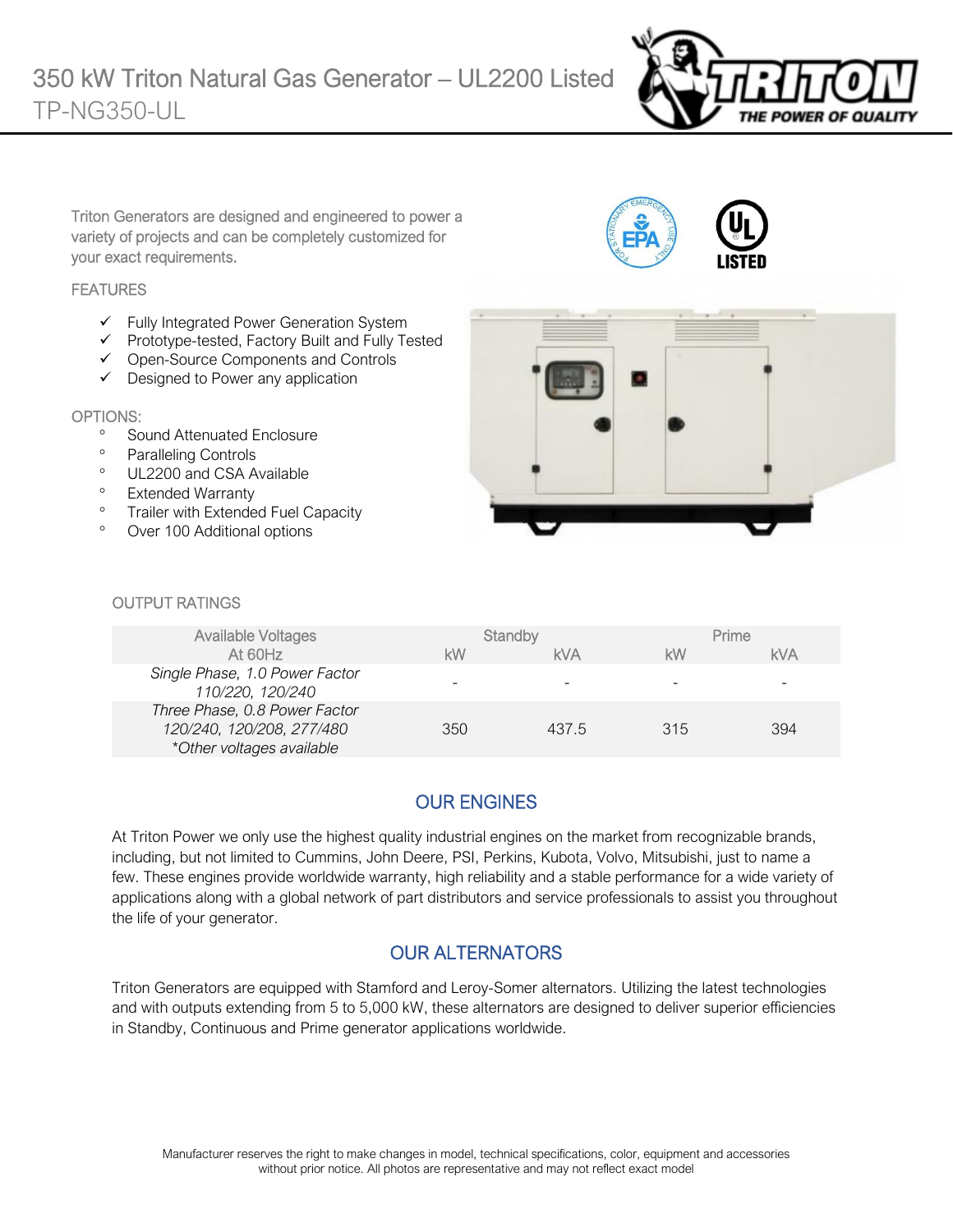

#### ENGINE INFORMATION

| Engine Make                       | PSI                       |
|-----------------------------------|---------------------------|
| Model                             | 14.6LHO                   |
| <b>Fuel Type</b>                  | <b>Natural Gas</b>        |
| Engine Speed (RPM)                | 1800                      |
| Engine Power Output at rated RPM  | 400 kWm / 536 HP          |
| Cooling                           | <b>Liquid Cooled</b>      |
| Aspiration                        | Turbocharged / Air Cooled |
| <b>Total Displacement (Liter)</b> | 14.6                      |
| No. of Cylinders and Build        | 8                         |
| <b>Bore and Stroke</b>            | 127 x 128.5               |
| <b>Compression Ratio</b>          |                           |
| Governor                          | Electronic                |
| Fuel Consumption (L/hr)           |                           |
| <b>Full Load</b>                  | 185                       |
| 75% Load                          | $\overline{\phantom{0}}$  |
| 50% Load                          |                           |
| Oil Capacity (Liter)              | 31                        |
| Coolant Capacity (Liter)          | 36                        |

### ALTERNATOR INFORMATION

| Manufacturer                          | Leroy Somer or Stamford                                         |
|---------------------------------------|-----------------------------------------------------------------|
| Design                                | Brushless single bearing, revolving field                       |
| Stator                                | 2/3 pitch                                                       |
| Rotor                                 | Single bearing, flexible disc                                   |
| <b>Insulation System</b>              | Class H                                                         |
| <b>Standard Temperature Rise</b>      | 125 -163°C Continuous                                           |
| Exciter Type                          | <b>Self Excited</b>                                             |
| <b>Phase Rotation</b>                 | A(U), B(V), C(W)                                                |
| <b>Alternator Cooling</b>             | Direct drive centrifugal blower fan                             |
| AC Waveform Total Harmonic Distortion | No load < $1.5\%$ . Non distorting balanced linear load < $5\%$ |
| Telephone Influence Factor (TIF)      | <50 per NEMA MG1-22.43                                          |
| Telephone Harmonic Factor (THF)       | $<$ 2%                                                          |
|                                       |                                                                 |

# DEEP SEA DIGITAL CONTROLLER

- Adaptable for a wide variety of single gen-set applications, supporting diesel, gas and petrol engines.
- Monitors engine speed, oil pressure, coolant temperature, frequency, voltage, current, power and fuel level, giving you comprehensive engine and alternator protection.
- <sup>o</sup> Easy USB configuration via the DSE PC Suite or directly through the controller's panel.
- <sup>o</sup> Standard units include models DSE4520 or DSE4510. Additional models for AutoStart (DSE73XX and DSE74XX Series) and Synchronization (DSE86XX Series) available upon request on customized equipment.

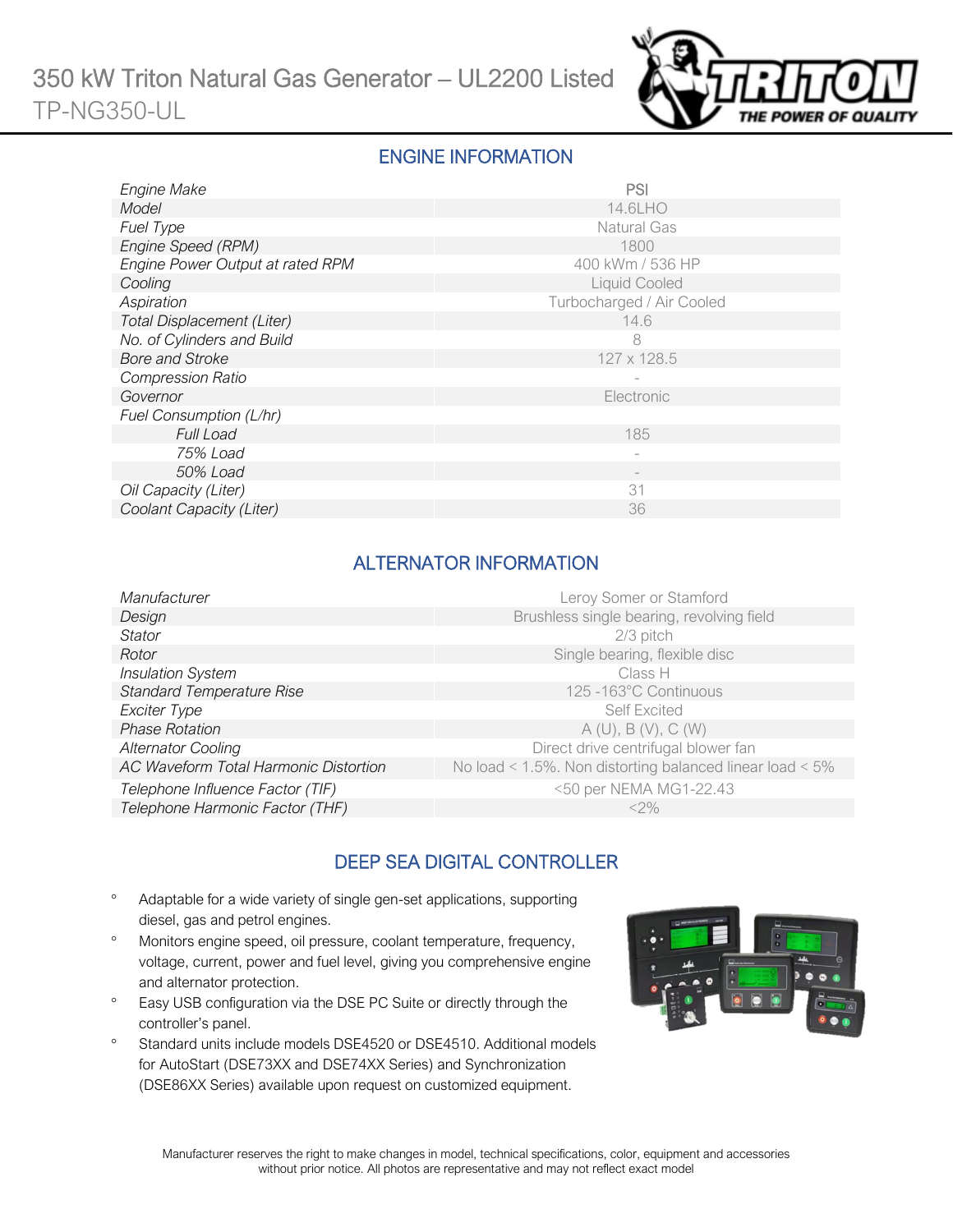

### STANDARD ITEMS

Engine System:

Ī

- o Oil Drain Extension
- o Air Cleaner
- o Critical Exhaust Silencer (Enclosed Versions)
- o Expanded Metal Safety Guards
- Fuel System
	- o Primary Fuel Filter
	- o Fuel Lock-off
		- o Flexible Fuel Lines
	- Cooling System
		- o Factory Installed Radiator
		- o 50/50 Ethylene glycol antifreeze
		- o Radiator Drain Extension
- Electrical System
	- o Unit Mounted Mainline Circuit Breaker
	- o Battery Charging Alternator
	- o Battery Tray and Cables
	- o Emergency Stop Switch
- ✓ Generator Set
	- o Mounted on Heavy Duty Steel Base Frame
	- o Anti-Vibration Pads between Engine/Alternator and Frame
	- o Full Factory Load Bank Testing
	- o Sub-Base Lifting Points
- ✓ Alternator
	- o Single and Three Phase
	- o 12 Lead Stamford or Leroy-Somer
- $\checkmark$  Enclosure (if selected)
	- o Heavy Duty Steel Enclosure (Aluminum Options)
	- o Powder Coated Finish
	- o Easy Access to All Service Points
	- o Fully Sound Attenuated
	- o Advanced Water and Dust Proofing
	- o Easy to Transport
	- o Includes 8-hour single wall fuel tank

# OPTIONAL ITEMS

- Engine System:
	- o Upgraded Exhaust Silencers (Hospital, Residential, Critical)
	- o Heavy Duty Air filters
	- o Oil Heater
	- o Block Heater (Circulating, up to 5000 Watt)
- Fuel System
	- o Multi-Valve Fuel Connections
	- o Fuel Cooler
- Electrical System
	- o Battery Charger (Standard and Float Type)
	- o Additional Circuit Breakers
	- o Shunt Trips
	- o Electrically Controlled Breakers
	- o Medium Voltage Alternators
	- o Paralleling Systems
	- o Electrical Connections (Cam-Locks, Refer Plugs, Distro Panel, and more)
- Cooling System
	- o Upgraded Radiator Systems
	- o Marine Grade Radiator
	- Generator Set
		- o Seismic Isolators
		- o Remote Mounted Control System
- **Enclosure** 
	- o Aluminum Enclosure
	- o Ultra-Quiet Enclosure
	- o 20 and 40' Container Packages
	- o Custom Paint Colors
- Alternator
	- o 600 Voltage
	- o Medium Voltage (1000 to 13,200 voltage)
	- o Two Bearing
- Additional Options
	- o Please inquire, Triton can assist in engineering nearly any option